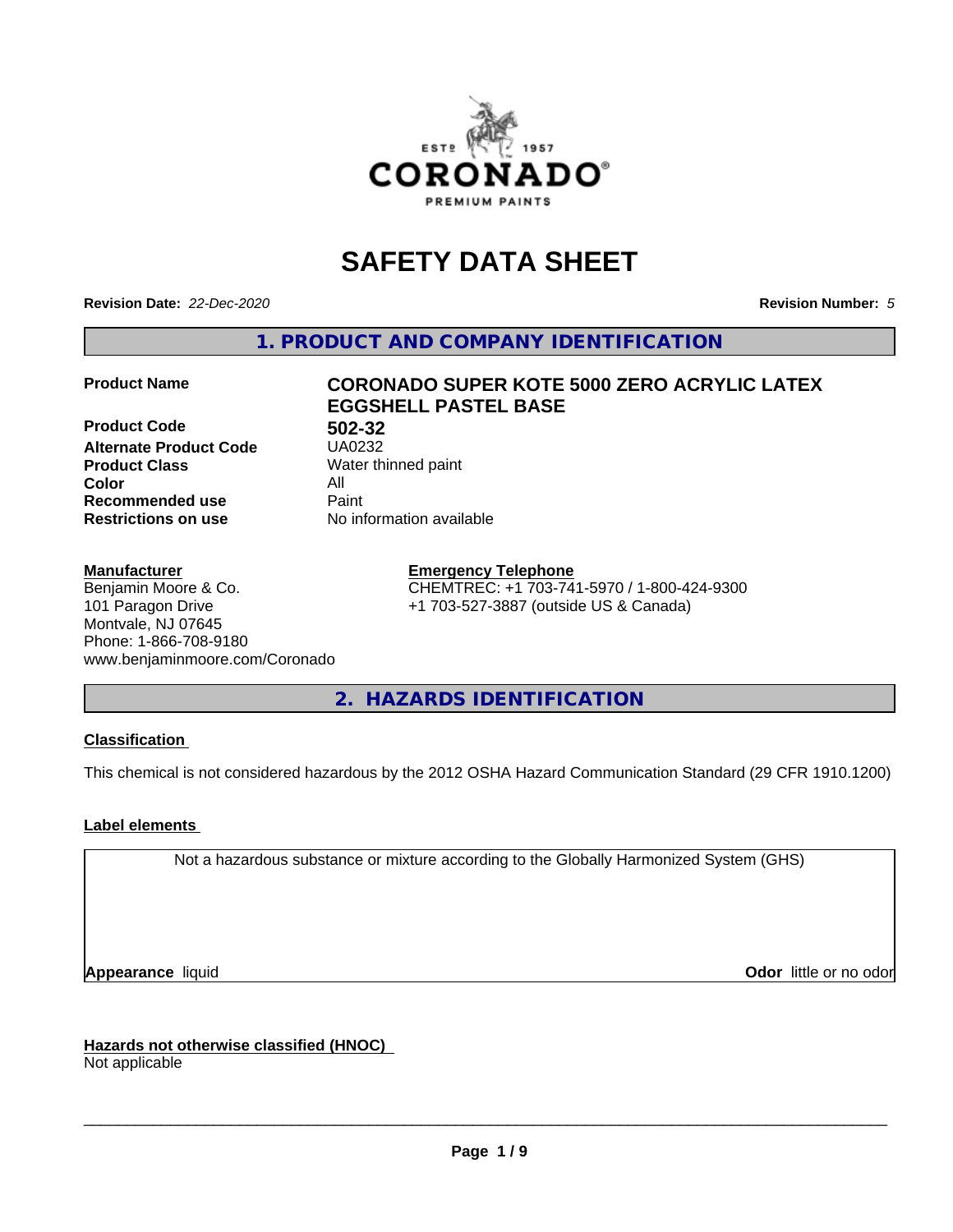# **Other information**

No information available

 **WARNING:** This product contains isothiazolinone compounds at levels of <0.1%. These substances are biocides commonly found in most paints and a variety of personal care products as a preservative. Certain individuals may be sensitive or allergic to these substances, even at low levels.

\_\_\_\_\_\_\_\_\_\_\_\_\_\_\_\_\_\_\_\_\_\_\_\_\_\_\_\_\_\_\_\_\_\_\_\_\_\_\_\_\_\_\_\_\_\_\_\_\_\_\_\_\_\_\_\_\_\_\_\_\_\_\_\_\_\_\_\_\_\_\_\_\_\_\_\_\_\_\_\_\_\_\_\_\_\_\_\_\_\_\_\_\_

# **3. COMPOSITION INFORMATION ON COMPONENTS**

| <b>Chemical name</b> | <b>CAS No.</b> | Weight-%    |
|----------------------|----------------|-------------|
| Titanium dioxide     | 13463-67-7     | $10 - 15$   |
| Barium sulfate       | 7727-43-7      | $5 - 10$    |
| Limestone            | 1317-65-3      | - 5         |
| Silica amorphous     | 7631-86-9      | - 5         |
| Ammonia              | 7664-41-7      | $0.1 - 0.5$ |

|                                                  | 4. FIRST AID MEASURES                                                                                    |
|--------------------------------------------------|----------------------------------------------------------------------------------------------------------|
| <b>General Advice</b>                            | No hazards which require special first aid measures.                                                     |
| <b>Eye Contact</b>                               | Rinse thoroughly with plenty of water for at least 15 minutes and consult a<br>physician.                |
| <b>Skin Contact</b>                              | Wash off immediately with soap and plenty of water while removing all<br>contaminated clothes and shoes. |
| <b>Inhalation</b>                                | Move to fresh air. If symptoms persist, call a physician.                                                |
| Ingestion                                        | Clean mouth with water and afterwards drink plenty of water. Consult a physician<br>if necessary.        |
| <b>Most Important</b><br><b>Symptoms/Effects</b> | None known.                                                                                              |
| <b>Notes To Physician</b>                        | Treat symptomatically.                                                                                   |
|                                                  | 5. FIRE-FIGHTING MEASURES                                                                                |

| <b>Suitable Extinguishing Media</b>                   | Use extinguishing measures that are appropriate to local<br>circumstances and the surrounding environment.                                   |
|-------------------------------------------------------|----------------------------------------------------------------------------------------------------------------------------------------------|
| Protective equipment and precautions for firefighters | As in any fire, wear self-contained breathing apparatus<br>pressure-demand, MSHA/NIOSH (approved or equivalent)<br>and full protective gear. |
| <b>Specific Hazards Arising From The Chemical</b>     | Closed containers may rupture if exposed to fire or<br>extreme heat.                                                                         |
| Sensitivity to mechanical impact                      | No.                                                                                                                                          |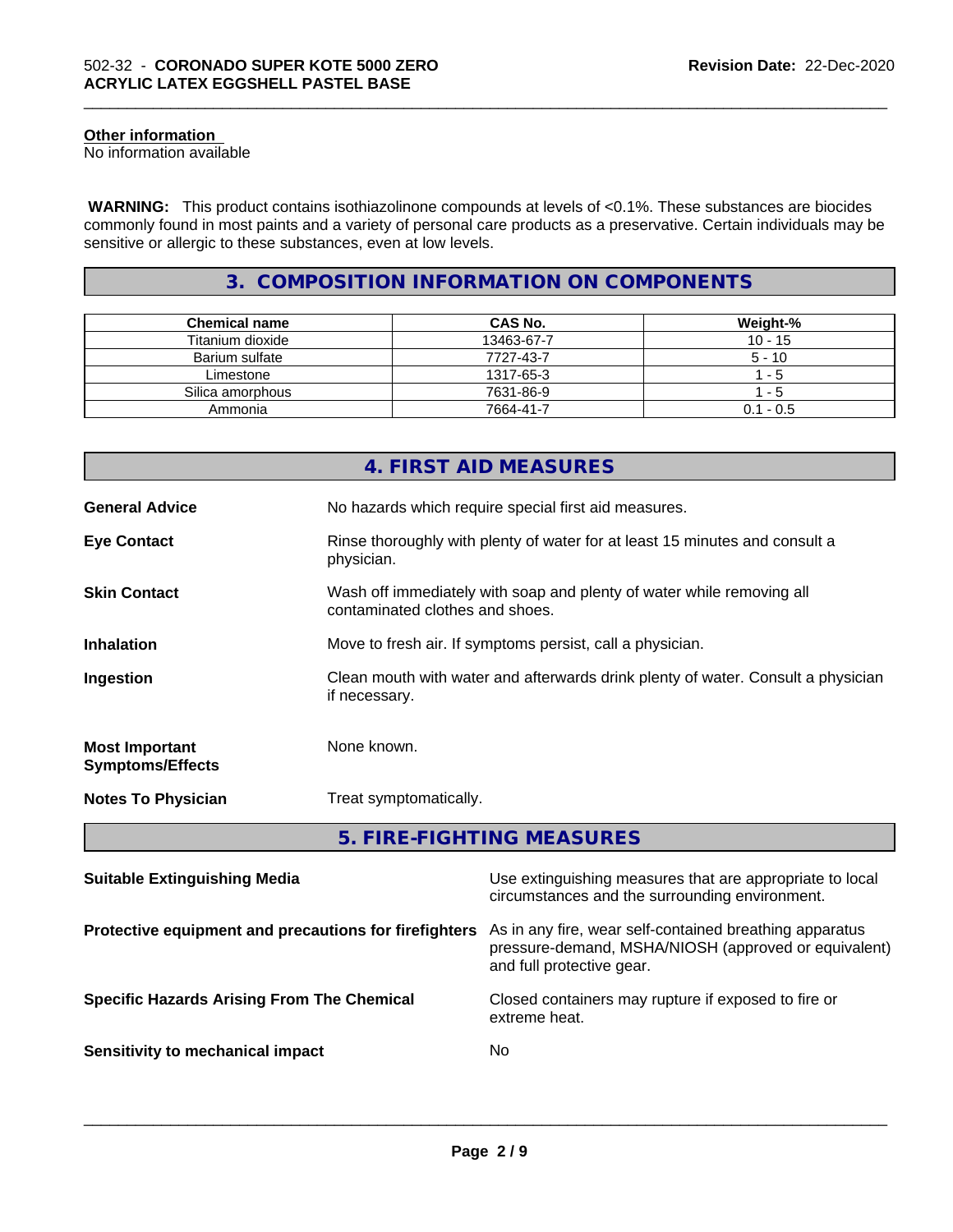| Sensitivity to static discharge                                                  |                        | No                                                 |                                |
|----------------------------------------------------------------------------------|------------------------|----------------------------------------------------|--------------------------------|
| <b>Flash Point Data</b><br>Flash point (°F)<br>Flash Point (°C)<br><b>Method</b> |                        | Not applicable<br>Not applicable<br>Not applicable |                                |
| <b>Flammability Limits In Air</b>                                                |                        |                                                    |                                |
| Lower flammability limit:<br><b>Upper flammability limit:</b>                    |                        | Not applicable<br>Not applicable                   |                                |
| <b>NFPA</b><br>Health: 1                                                         | <b>Flammability: 0</b> | <b>Instability: 0</b>                              | <b>Special: Not Applicable</b> |

\_\_\_\_\_\_\_\_\_\_\_\_\_\_\_\_\_\_\_\_\_\_\_\_\_\_\_\_\_\_\_\_\_\_\_\_\_\_\_\_\_\_\_\_\_\_\_\_\_\_\_\_\_\_\_\_\_\_\_\_\_\_\_\_\_\_\_\_\_\_\_\_\_\_\_\_\_\_\_\_\_\_\_\_\_\_\_\_\_\_\_\_\_

# **NFPA Legend**

- 0 Not Hazardous
- 1 Slightly
- 2 Moderate
- 3 High
- 4 Severe

*The ratings assigned are only suggested ratings, the contractor/employer has ultimate responsibilities for NFPA ratings where this system is used.*

*Additional information regarding the NFPA rating system is available from the National Fire Protection Agency (NFPA) at www.nfpa.org.*

# **6. ACCIDENTAL RELEASE MEASURES**

| <b>Personal Precautions</b>      | Avoid contact with skin, eyes and clothing. Ensure adequate ventilation.                                                                                                         |
|----------------------------------|----------------------------------------------------------------------------------------------------------------------------------------------------------------------------------|
| <b>Other Information</b>         | Prevent further leakage or spillage if safe to do so.                                                                                                                            |
| <b>Environmental precautions</b> | See Section 12 for additional Ecological Information.                                                                                                                            |
| <b>Methods for Cleaning Up</b>   | Soak up with inert absorbent material. Sweep up and shovel into suitable<br>containers for disposal.                                                                             |
|                                  | 7. HANDLING AND STORAGE                                                                                                                                                          |
| <b>Handling</b>                  | Avoid contact with skin, eyes and clothing. Avoid breathing vapors, spray mists or<br>sanding dust. In case of insufficient ventilation, wear suitable respiratory<br>equipment. |
| <b>Storage</b>                   | Keep container tightly closed. Keep out of the reach of children.                                                                                                                |
| <b>Incompatible Materials</b>    | No information available                                                                                                                                                         |

# **8. EXPOSURE CONTROLS/PERSONAL PROTECTION**

# **Exposure Limits**

| <b>Chemical</b><br>name | <b>ACGIH TLV</b>                                      | <b>OSHA</b><br>. PFI<br>. .           |
|-------------------------|-------------------------------------------------------|---------------------------------------|
| $-$<br>Titanium dioxide | TWA.<br>$\overline{A}$<br>ma/m <sup>3</sup><br>- 10 i | T111<br>ം mg/mೈ<br>VV <i>F</i>        |
| sulfate<br>Barium       | TWA.<br>, ma/m<br>inhalable particulate               | T111<br>∵ma/m ر<br>. VV <i>F</i><br>◡ |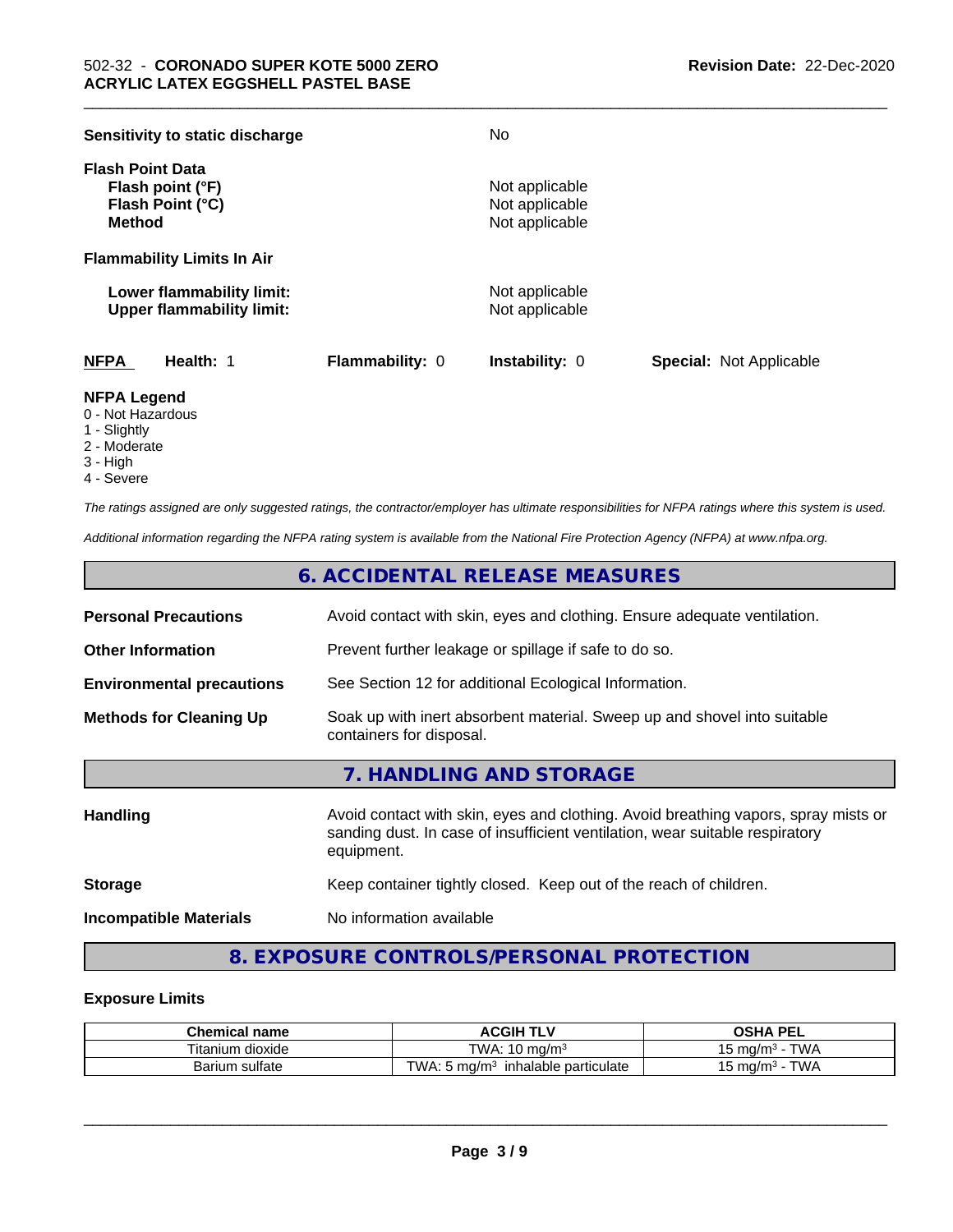|                  | matter, particulate matter containing no<br>asbestos and <1% crystalline silica | $5 \text{ mg/m}^3$ - TWA                      |
|------------------|---------------------------------------------------------------------------------|-----------------------------------------------|
| Limestone        | N/E                                                                             | 15 mg/m $3$ - TWA<br>$5 \text{ mg/m}^3$ - TWA |
| Silica amorphous | N/E                                                                             | 20 mppcf - TWA                                |
| Ammonia          | STEL: 35 ppm<br>TWA: 25 ppm                                                     | 50 ppm - TWA<br>$35 \text{ mg/m}^3$ - TWA     |

\_\_\_\_\_\_\_\_\_\_\_\_\_\_\_\_\_\_\_\_\_\_\_\_\_\_\_\_\_\_\_\_\_\_\_\_\_\_\_\_\_\_\_\_\_\_\_\_\_\_\_\_\_\_\_\_\_\_\_\_\_\_\_\_\_\_\_\_\_\_\_\_\_\_\_\_\_\_\_\_\_\_\_\_\_\_\_\_\_\_\_\_\_

#### **Legend**

ACGIH - American Conference of Governmental Industrial Hygienists Exposure Limits OSHA - Occupational Safety & Health Administration Exposure Limits N/E - Not Established

| <b>Engineering Measures</b>          | Ensure adequate ventilation, especially in confined areas.                                                                          |
|--------------------------------------|-------------------------------------------------------------------------------------------------------------------------------------|
| <b>Personal Protective Equipment</b> |                                                                                                                                     |
| <b>Eye/Face Protection</b>           | Safety glasses with side-shields.                                                                                                   |
| <b>Skin Protection</b>               | Protective gloves and impervious clothing.                                                                                          |
| <b>Respiratory Protection</b>        | In case of insufficient ventilation wear suitable respiratory equipment.                                                            |
| <b>Hygiene Measures</b>              | Avoid contact with skin, eyes and clothing. Remove and wash contaminated<br>clothing before re-use. Wash thoroughly after handling. |

# **9. PHYSICAL AND CHEMICAL PROPERTIES**

| liquid<br>little or no odor<br>No information available<br>$10.6 - 10.7$<br>$1.27 - 1.29$<br>No information available<br>No information available<br>No information available<br>No information available<br>No information available<br>No information available<br>No information available<br>45 - 55<br>$30 - 40$<br>$45 - 55$<br>$60 - 70$<br>< 5<br>212<br>100<br>32<br>0<br>Not applicable<br>Not applicable<br>Not applicable<br>Not applicable |
|---------------------------------------------------------------------------------------------------------------------------------------------------------------------------------------------------------------------------------------------------------------------------------------------------------------------------------------------------------------------------------------------------------------------------------------------------------|
| Not applicable<br>Not applicable                                                                                                                                                                                                                                                                                                                                                                                                                        |
|                                                                                                                                                                                                                                                                                                                                                                                                                                                         |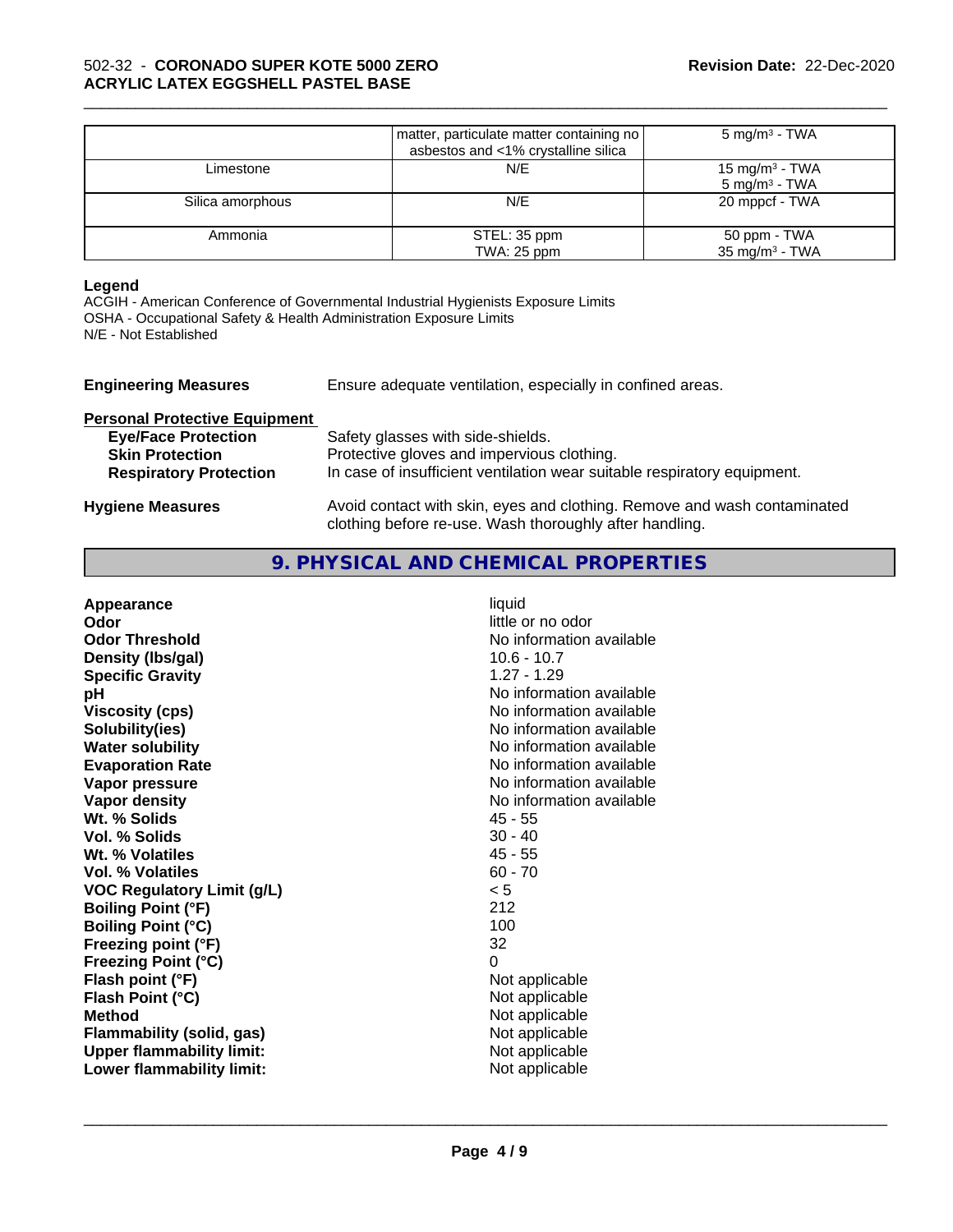**Autoignition Temperature (°F)**<br> **Autoignition Temperature (°C)** No information available Autoignition Temperature (°C)<br>
Decomposition Temperature (°F)<br>
No information available **Decomposition Temperature (°F) Decomposition Temperature (°C)**<br> **Partition coefficient**<br> **Partition coefficient**<br> **No** information available

**No information available** 

\_\_\_\_\_\_\_\_\_\_\_\_\_\_\_\_\_\_\_\_\_\_\_\_\_\_\_\_\_\_\_\_\_\_\_\_\_\_\_\_\_\_\_\_\_\_\_\_\_\_\_\_\_\_\_\_\_\_\_\_\_\_\_\_\_\_\_\_\_\_\_\_\_\_\_\_\_\_\_\_\_\_\_\_\_\_\_\_\_\_\_\_\_

# **10. STABILITY AND REACTIVITY**

| <b>Reactivity</b>                       | Not Applicable                           |
|-----------------------------------------|------------------------------------------|
| <b>Chemical Stability</b>               | Stable under normal conditions.          |
| <b>Conditions to avoid</b>              | Prevent from freezing.                   |
| <b>Incompatible Materials</b>           | No materials to be especially mentioned. |
| <b>Hazardous Decomposition Products</b> | None under normal use.                   |
| Possibility of hazardous reactions      | None under normal conditions of use.     |
| 11. TOXICOLOGICAL INFORMATION           |                                          |

# **Product Information**

# **Information on likely routes of exposure**

**Principal Routes of Exposure** Eye contact, skin contact and inhalation.

**Acute Toxicity** 

**Product Information** No information available

# **Symptoms related to the physical, chemical and toxicological characteristics**

**Symptoms** No information available

# **Delayed and immediate effects as well as chronic effects from short and long-term exposure**

| May cause slight irritation.                                                      |
|-----------------------------------------------------------------------------------|
| Substance may cause slight skin irritation. Prolonged or repeated contact may dry |
| skin and cause irritation.                                                        |
| May cause irritation of respiratory tract.                                        |
| Ingestion may cause gastrointestinal irritation, nausea, vomiting and diarrhea.   |
| No information available                                                          |
| No information available.                                                         |
| No information available.                                                         |
| No information available.                                                         |
| No information available.                                                         |
| No information available.                                                         |
| No information available.                                                         |
| No information available.                                                         |
| No information available.                                                         |
| No information available                                                          |
|                                                                                   |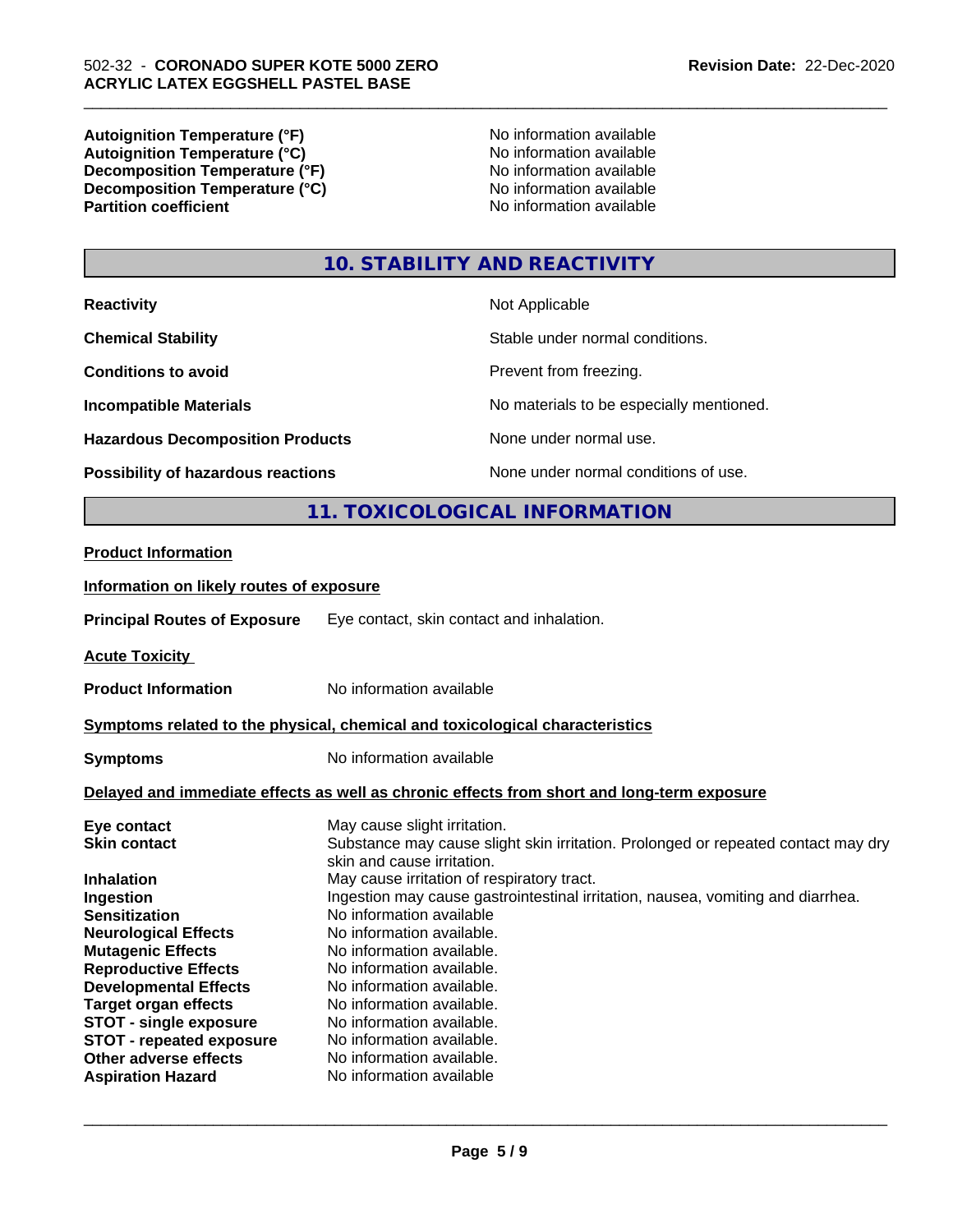#### **Numerical measures of toxicity**

#### **The following values are calculated based on chapter 3.1 of the GHS document**

| ATEmix (oral)                 | 6396 mg/ka   |
|-------------------------------|--------------|
| <b>ATEmix (dermal)</b>        | 146354 mg/kg |
| ATEmix (inhalation-dust/mist) | 20.2 ma/L    |

#### **Component Information**

| Chemical name                  | Oral LD50              | Dermal LD50             | Inhalation LC50          |
|--------------------------------|------------------------|-------------------------|--------------------------|
| Titanium dioxide<br>13463-67-7 | $> 10000$ mg/kg (Rat)  | $\sim$                  | $\overline{\phantom{0}}$ |
| Barium sulfate<br>7727-43-7    | $= 307000$ mg/kg (Rat) |                         | $\overline{\phantom{0}}$ |
| Silica amorphous<br>7631-86-9  | $= 7900$ mg/kg (Rat)   | $>$ 2000 mg/kg (Rabbit) | $> 2.2$ mg/L (Rat) 1 h   |
| Ammonia<br>7664-41-7           | $=$ 350 mg/kg (Rat)    |                         | $= 2000$ ppm (Rat) 4 h   |

\_\_\_\_\_\_\_\_\_\_\_\_\_\_\_\_\_\_\_\_\_\_\_\_\_\_\_\_\_\_\_\_\_\_\_\_\_\_\_\_\_\_\_\_\_\_\_\_\_\_\_\_\_\_\_\_\_\_\_\_\_\_\_\_\_\_\_\_\_\_\_\_\_\_\_\_\_\_\_\_\_\_\_\_\_\_\_\_\_\_\_\_\_

# **Chronic Toxicity**

#### **Carcinogenicity**

*The information below indicateswhether each agency has listed any ingredient as a carcinogen:.*

| Chemical<br>name                                                                                                                                | <b>IARC</b>               | <b>NTP</b> | <b>OSHA</b> |
|-------------------------------------------------------------------------------------------------------------------------------------------------|---------------------------|------------|-------------|
|                                                                                                                                                 | .<br>2B<br>Possible Human |            | Listed      |
| <b>The Contract of the Contract of the Contract of the Contract of the Contract of the Contract of the Contract o</b><br>n dioxide<br>l itanıum | Carcinoɑen                |            |             |

• Although IARC has classified titanium dioxide as possibly carcinogenic to humans (2B), their summary concludes: "No significant exposure to titanium dioxide is thought to occur during the use of products in which titanium dioxide is bound to other materials, such as paint."

#### **Legend**

IARC - International Agency for Research on Cancer NTP - National Toxicity Program OSHA - Occupational Safety & Health Administration

**12. ECOLOGICAL INFORMATION**

# **Ecotoxicity Effects**

The environmental impact of this product has not been fully investigated.

# **Product Information**

# **Acute Toxicity to Fish**

No information available

# **Acute Toxicity to Aquatic Invertebrates**

No information available

# **Acute Toxicity to Aquatic Plants**

No information available

# **Persistence / Degradability**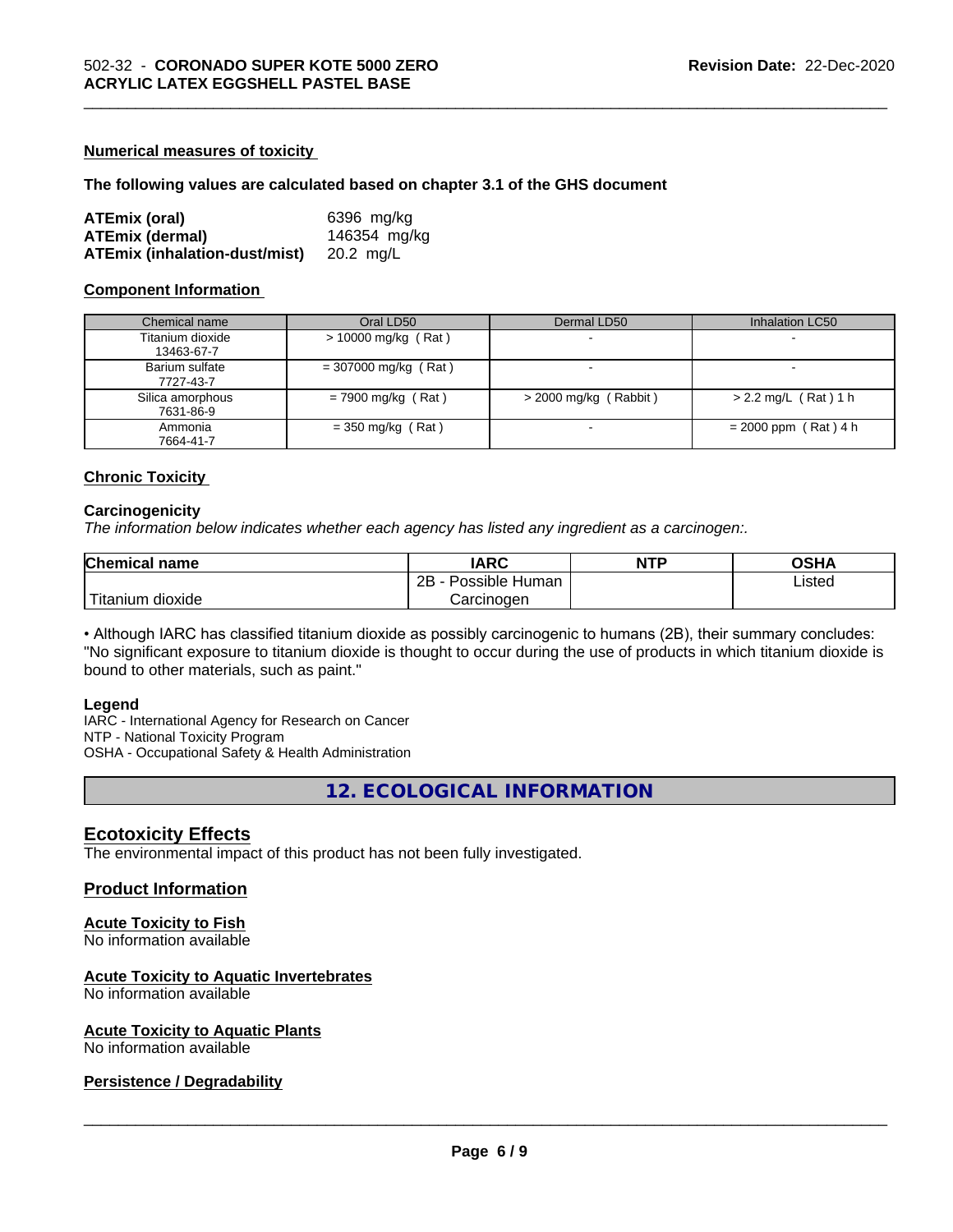No information available.

#### **Bioaccumulation**

There is no data for this product.

# **Mobility in Environmental Media**

No information available.

#### **Ozone**

No information available

# **Component Information**

# **Acute Toxicity to Fish**

Titanium dioxide  $LC50:$  > 1000 mg/L (Fathead Minnow - 96 hr.)

# **Acute Toxicity to Aquatic Invertebrates**

No information available

# **Acute Toxicity to Aquatic Plants**

No information available

|                                  | 13. DISPOSAL CONSIDERATIONS                                                                                                                                                                                               |
|----------------------------------|---------------------------------------------------------------------------------------------------------------------------------------------------------------------------------------------------------------------------|
| <b>Waste Disposal Method</b>     | Dispose of in accordance with federal, state, and local regulations. Local<br>requirements may vary, consult your sanitation department or state-designated<br>environmental protection agency for more disposal options. |
|                                  | 14. TRANSPORT INFORMATION                                                                                                                                                                                                 |
| <b>DOT</b>                       | Not regulated                                                                                                                                                                                                             |
| <b>ICAO/IATA</b>                 | Not regulated                                                                                                                                                                                                             |
| <b>IMDG/IMO</b>                  | Not regulated                                                                                                                                                                                                             |
|                                  | <b>15. REGULATORY INFORMATION</b>                                                                                                                                                                                         |
| <b>International Inventories</b> |                                                                                                                                                                                                                           |

\_\_\_\_\_\_\_\_\_\_\_\_\_\_\_\_\_\_\_\_\_\_\_\_\_\_\_\_\_\_\_\_\_\_\_\_\_\_\_\_\_\_\_\_\_\_\_\_\_\_\_\_\_\_\_\_\_\_\_\_\_\_\_\_\_\_\_\_\_\_\_\_\_\_\_\_\_\_\_\_\_\_\_\_\_\_\_\_\_\_\_\_\_

| <b>TSCA: United States</b> | Yes - All components are listed or exempt. |
|----------------------------|--------------------------------------------|
| <b>DSL: Canada</b>         | Yes - All components are listed or exempt. |

# **Federal Regulations**

# **SARA 311/312 hazardous categorization**

Acute health hazard No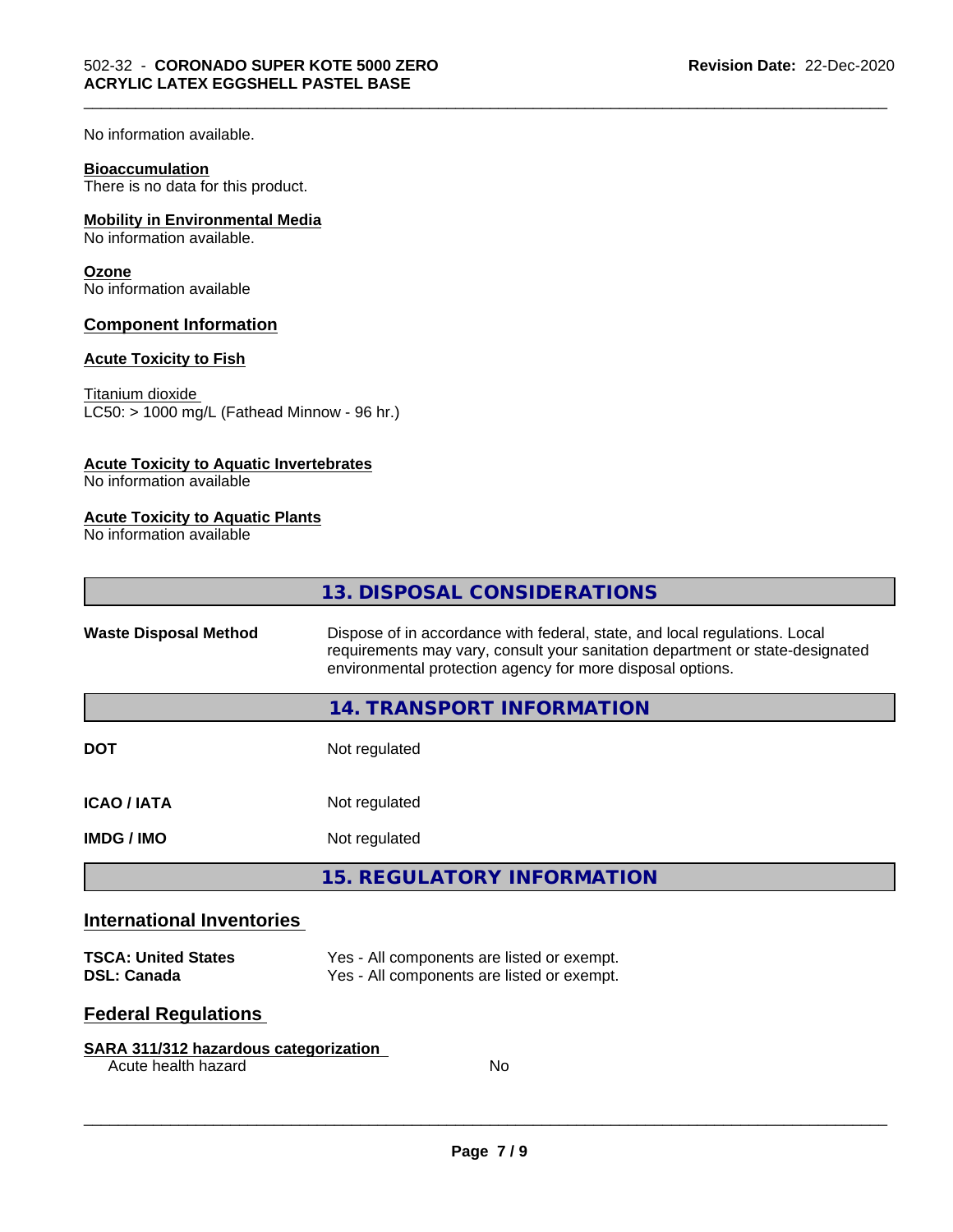| Chronic Health Hazard             | Nο |  |
|-----------------------------------|----|--|
| Fire hazard                       | N٥ |  |
| Sudden release of pressure hazard | Nο |  |
| Reactive Hazard                   | N٥ |  |

#### **SARA 313**

Section 313 of Title III of the Superfund Amendments and Reauthorization Act of 1986 (SARA). This product contains a chemical or chemicals which are subject to the reporting requirements of the Act and Title 40 of the Code of Federal Regulations, Part 372:

| <b>Chemical name</b> | CAS No.   | Weight-%    | <b>CERCLA/SARA 313</b>     |
|----------------------|-----------|-------------|----------------------------|
|                      |           |             | (de minimis concentration) |
| Barium sulfate       | 7727-43-7 | 10<br>$5 -$ |                            |

\_\_\_\_\_\_\_\_\_\_\_\_\_\_\_\_\_\_\_\_\_\_\_\_\_\_\_\_\_\_\_\_\_\_\_\_\_\_\_\_\_\_\_\_\_\_\_\_\_\_\_\_\_\_\_\_\_\_\_\_\_\_\_\_\_\_\_\_\_\_\_\_\_\_\_\_\_\_\_\_\_\_\_\_\_\_\_\_\_\_\_\_\_

#### **Clean Air Act,Section 112 Hazardous Air Pollutants (HAPs) (see 40 CFR 61)**

This product contains the following HAPs:

*None*

# **US State Regulations**

# **California Proposition 65**

**WARNING:** Cancer and Reproductive Harm– www.P65warnings.ca.gov

# **State Right-to-Know**

| <b>Chemical name</b> | <b>Massachusetts</b> | <b>New Jersey</b> | Pennsylvania |
|----------------------|----------------------|-------------------|--------------|
| Titanium dioxide     |                      |                   |              |
| Barium sulfate       |                      |                   |              |
| Limestone            |                      |                   |              |
| Silica amorphous     |                      |                   |              |

#### **Legend**

X - Listed

**16. OTHER INFORMATION**

**HMIS** - **Health:** 1 **Flammability:** 0 **Reactivity:** 0 **PPE:** -

 $\overline{\phantom{a}}$  ,  $\overline{\phantom{a}}$  ,  $\overline{\phantom{a}}$  ,  $\overline{\phantom{a}}$  ,  $\overline{\phantom{a}}$  ,  $\overline{\phantom{a}}$  ,  $\overline{\phantom{a}}$  ,  $\overline{\phantom{a}}$  ,  $\overline{\phantom{a}}$  ,  $\overline{\phantom{a}}$  ,  $\overline{\phantom{a}}$  ,  $\overline{\phantom{a}}$  ,  $\overline{\phantom{a}}$  ,  $\overline{\phantom{a}}$  ,  $\overline{\phantom{a}}$  ,  $\overline{\phantom{a}}$ 

#### **HMIS Legend**

- 0 Minimal Hazard
- 1 Slight Hazard
- 2 Moderate Hazard
- 3 Serious Hazard
- 4 Severe Hazard
- \* Chronic Hazard
- X Consult your supervisor or S.O.P. for "Special" handling instructions.

*Note: The PPE rating has intentionally been left blank. Choose appropriate PPE that will protect employees from the hazards the material will*